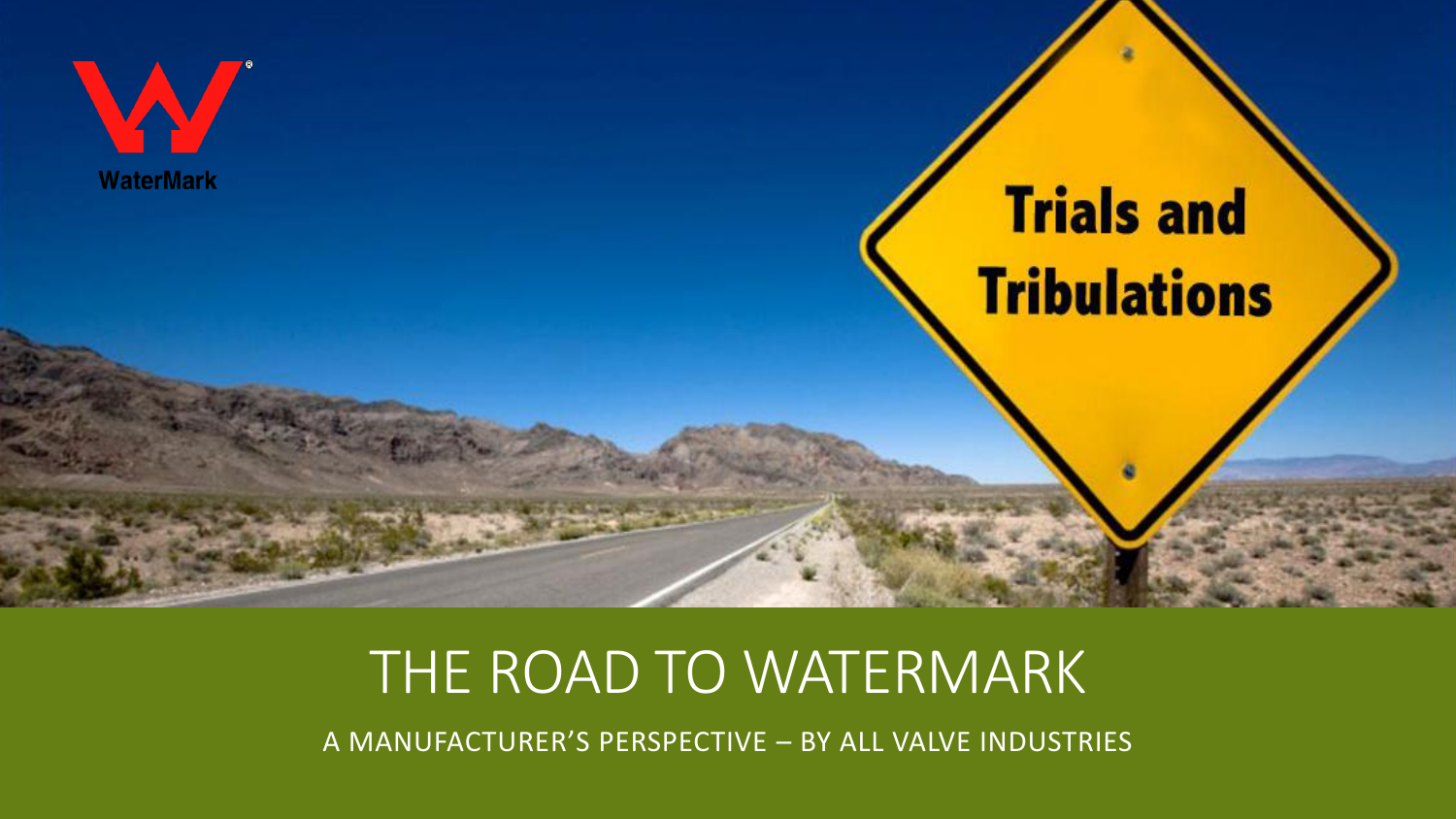#### STEPS TO DEVELOP A NEW PRODUCT

- **·** Identify a need
- Market research; market size, competitors, target prices, product features required
- Find a suitable product / supplier
- **E** Analyse ROI
- Obtain **approvals**
- Commit to stock and import
- Marketing, Sales & Education..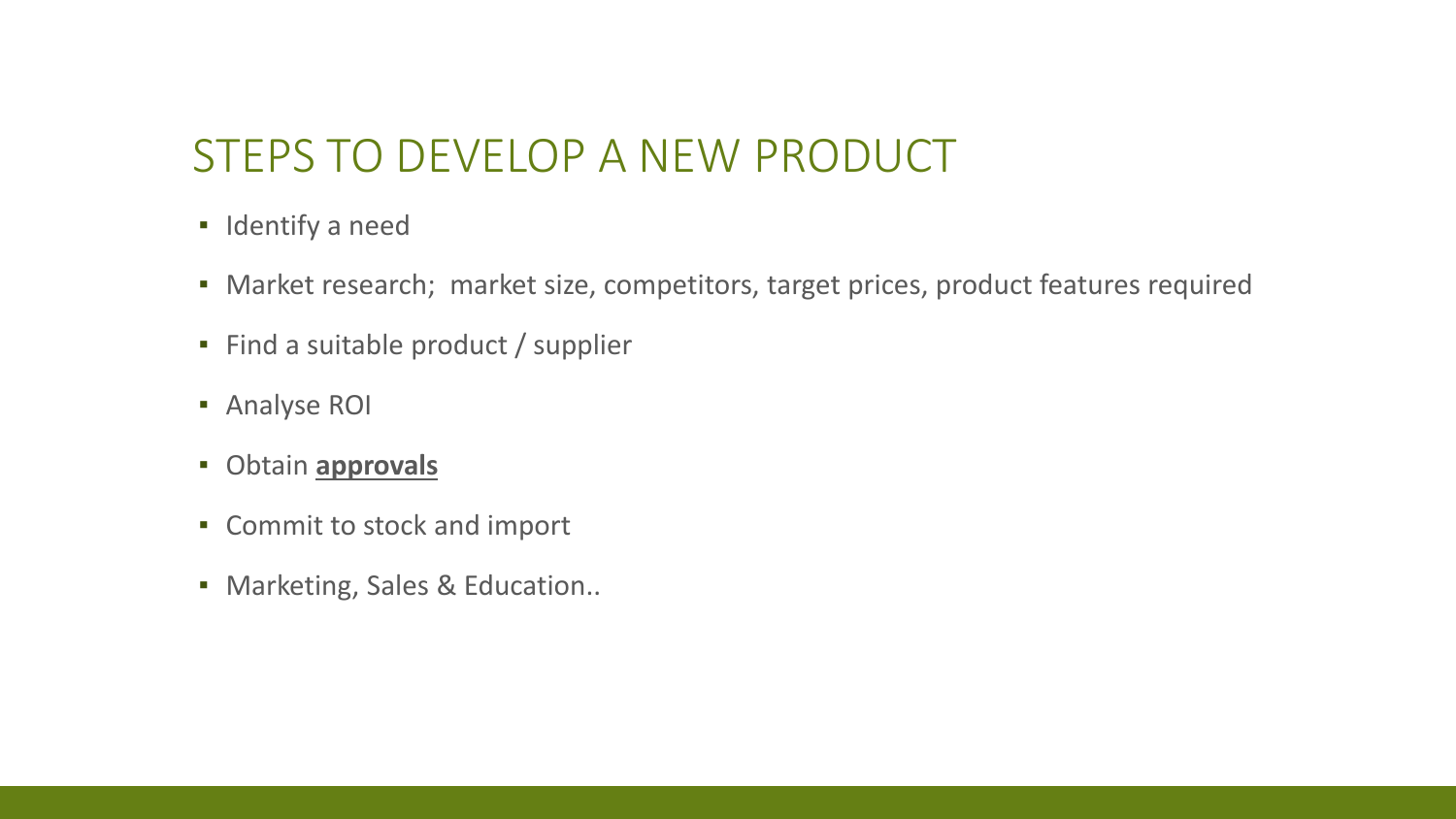#### BRINGING THE HOT WATER METER TO THE AUSTRALIAN MARKET

Itron are getting an ultrasonic HW meter approved and All Valve will distribute this product

Biggest users of HW meters (embedded network companies) are requesting a basic meter with pulse output.



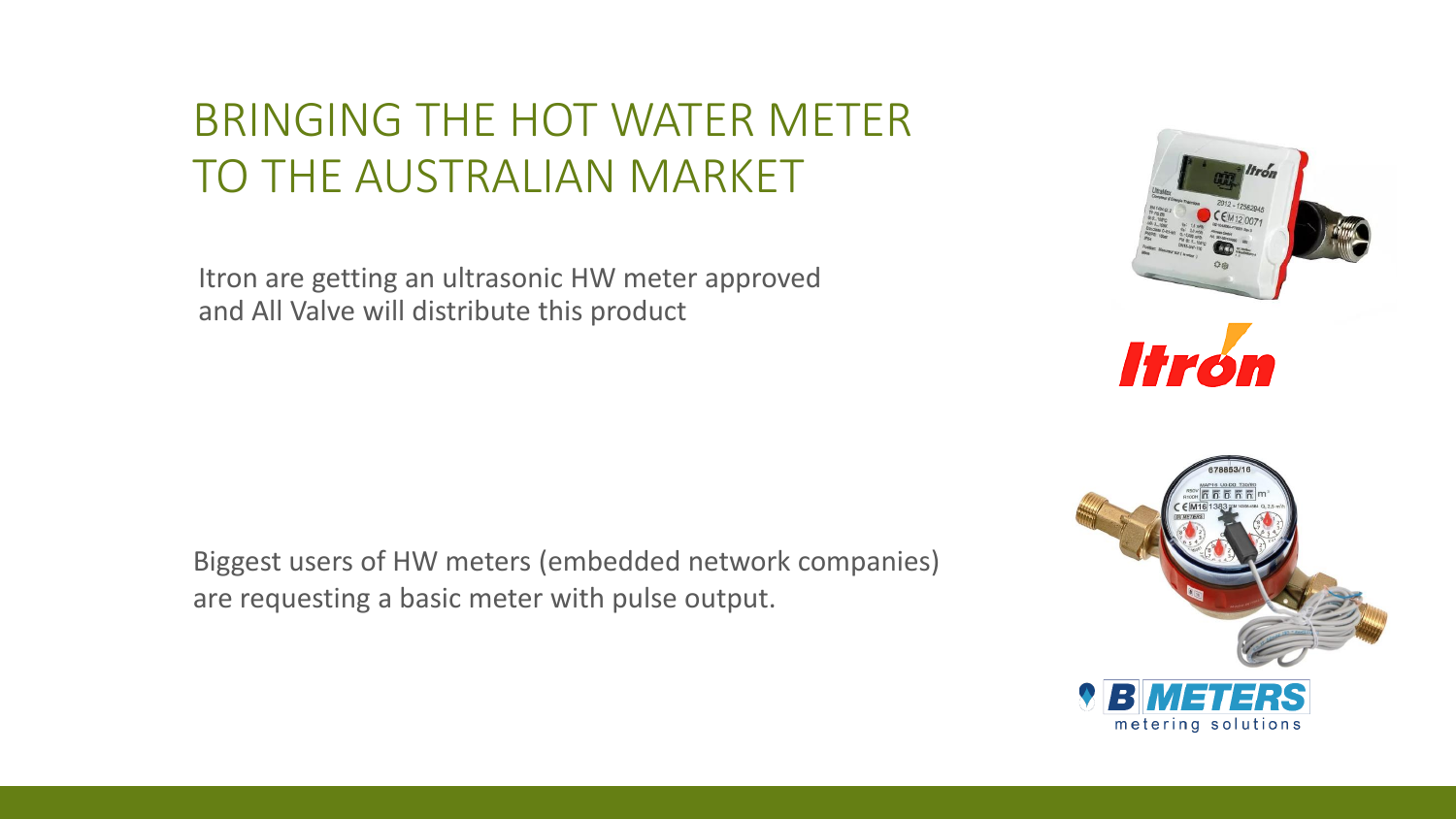#### PROCESS TO OBTAIN WATERMARK

- Approach *Certified Accreditation Body* (CAB) with desired product
- Confirm the correct Standard to have product approved to (assuming product is listed in the WMCS Schedule of Products)
- CAB issues a **test schedule** with a list of requirements to show how compliance to standard will be met.
- **•** Product samples are submitted to  $3<sup>rd</sup>$  party testing labs who are certified to perform the tests required.
- CAB performs audit of manufacturing facility and QMS
- Once all tests have passed, test reports are submitted to CAB for review
- CAB issues Watermark License and Certificate & notifies the ABCB
- Manufacturer applies Watermark to the product for sale

*Roughly same process as other countries*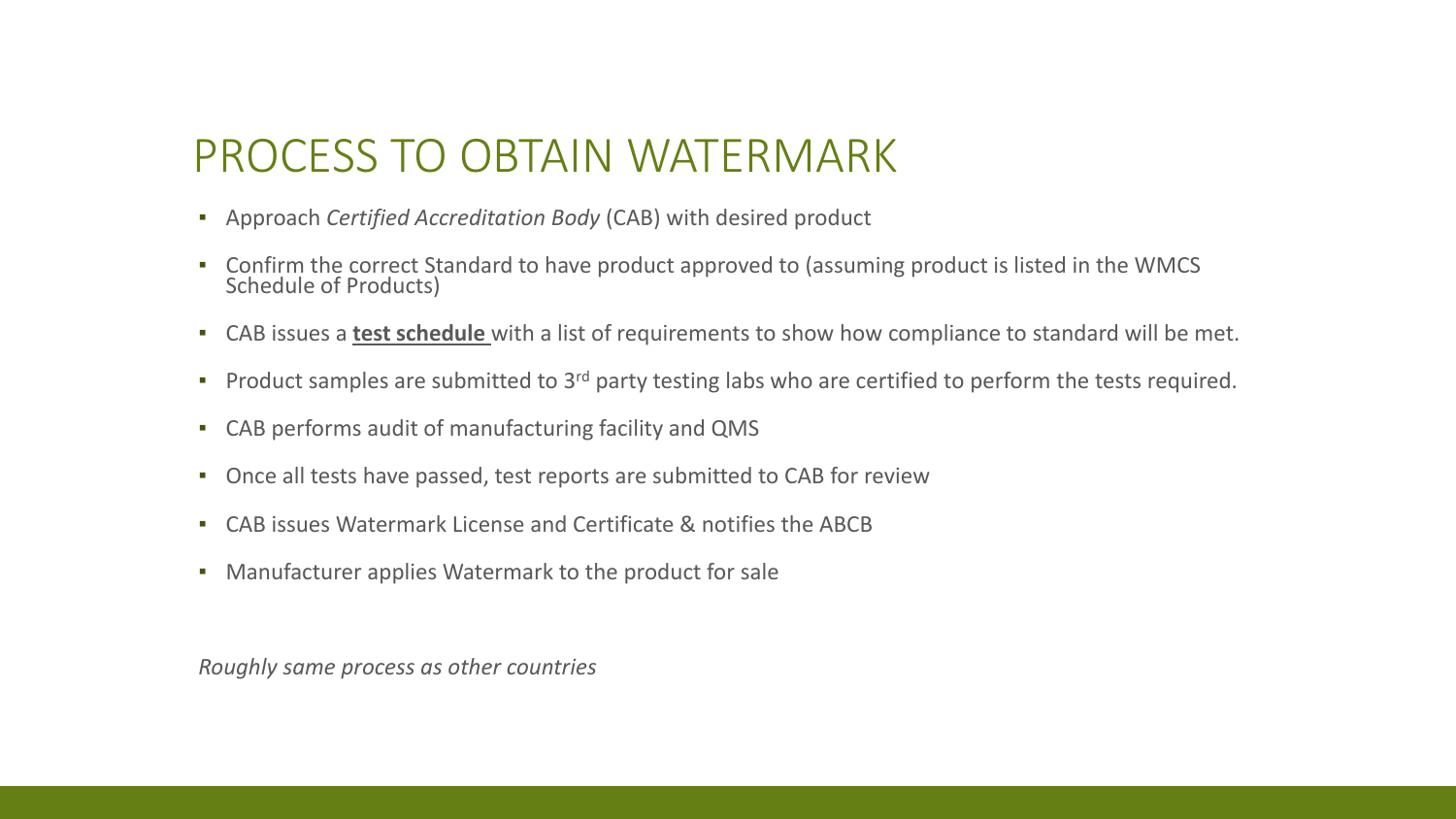#### EXAMPLE TEST REQUIREMENTS

#### **to AS3565.1 (Water Meters)**

Can be done simultaneously if you're confident it will all pass, otherwise they are often done in series to ensure tests do not need to be repeated.

| <b>Characteristics</b>     | <b>Clause</b> | Requirement                                      | <b>Test method</b>                                          | Frequency                                                            |  |
|----------------------------|---------------|--------------------------------------------------|-------------------------------------------------------------|----------------------------------------------------------------------|--|
| <b>Type tests</b>          |               |                                                  |                                                             | $C_{\odot}$<br>Seg.                                                  |  |
|                            | 2.7(a)        | Materials                                        | Review materials parts lists<br>and compliance certificates | Abanychange in                                                       |  |
|                            | 2.7(b)        | Dezincification resistance of<br>copper alloys   | AS 2345                                                     | materials                                                            |  |
| Material properties        | 2.8           | Material durability tests                        | Ritornay<br>Appendix C<br>Appendix D (optional)             | IBIDORF                                                              |  |
|                            | 2.7(c)        | Contamination of water                           | Ustralia A<br><b>AS/NZS 4020</b><br>Nite <sub>ge</sub>      | At change in materials<br>or every 5 years<br>whichever occurs first |  |
|                            | 2.1           | General                                          | <b>NMI R 49-1</b>                                           |                                                                      |  |
|                            | 2.2           | Dimensions of in-line meters                     | Table 2.1 $\circ$                                           |                                                                      |  |
|                            | 2.3           | Preferred end connections                        | Table 2.2                                                   |                                                                      |  |
|                            | 2.4           | Threaded end connections                         | AS $1722.2$                                                 |                                                                      |  |
|                            | $2.5\,$       | Round flange connections                         | AS 4087 and Table 2.2                                       | At any change<br>in design                                           |  |
|                            | 2.6           | Oval flange connections                          | Eigure 2.1                                                  |                                                                      |  |
| Design                     | 2.10          | Torque resistance of threaded<br>end connections | Appendix E<br>$\mathcal{S}$                                 |                                                                      |  |
|                            | 3.1           | General                                          | $\delta$                                                    |                                                                      |  |
|                            | 3.2           | 0ï<br>Reverse flow restrictors<br>Ø              | Appendix F                                                  |                                                                      |  |
|                            | 3.3           | Two single check valves                          | AS/NZS 2845.1                                               |                                                                      |  |
|                            | 3.4           | Dual check valves                                | AS/NZS 2845.1                                               |                                                                      |  |
|                            | 3.5           | Pressure loss                                    | Table 3.1, NMI R 49-1 and<br><b>NMI R 49-2</b>              |                                                                      |  |
| <b>Batch release tests</b> |               |                                                  |                                                             |                                                                      |  |
| Design                     | 2.4           | Threaded end connections                         | Measure                                                     | One meter per<br>production batch                                    |  |
|                            | 2.5           | Round flange connections                         | Visual examination                                          |                                                                      |  |
|                            | 2.6           | Oval flange connections                          | Visual examination                                          |                                                                      |  |
|                            | 2.11          | Watertightness                                   |                                                             |                                                                      |  |
| Performance                |               | Initial verification<br>(error of indication)    | NMI R 49-2 or as required by<br>pattern approval            | 100%                                                                 |  |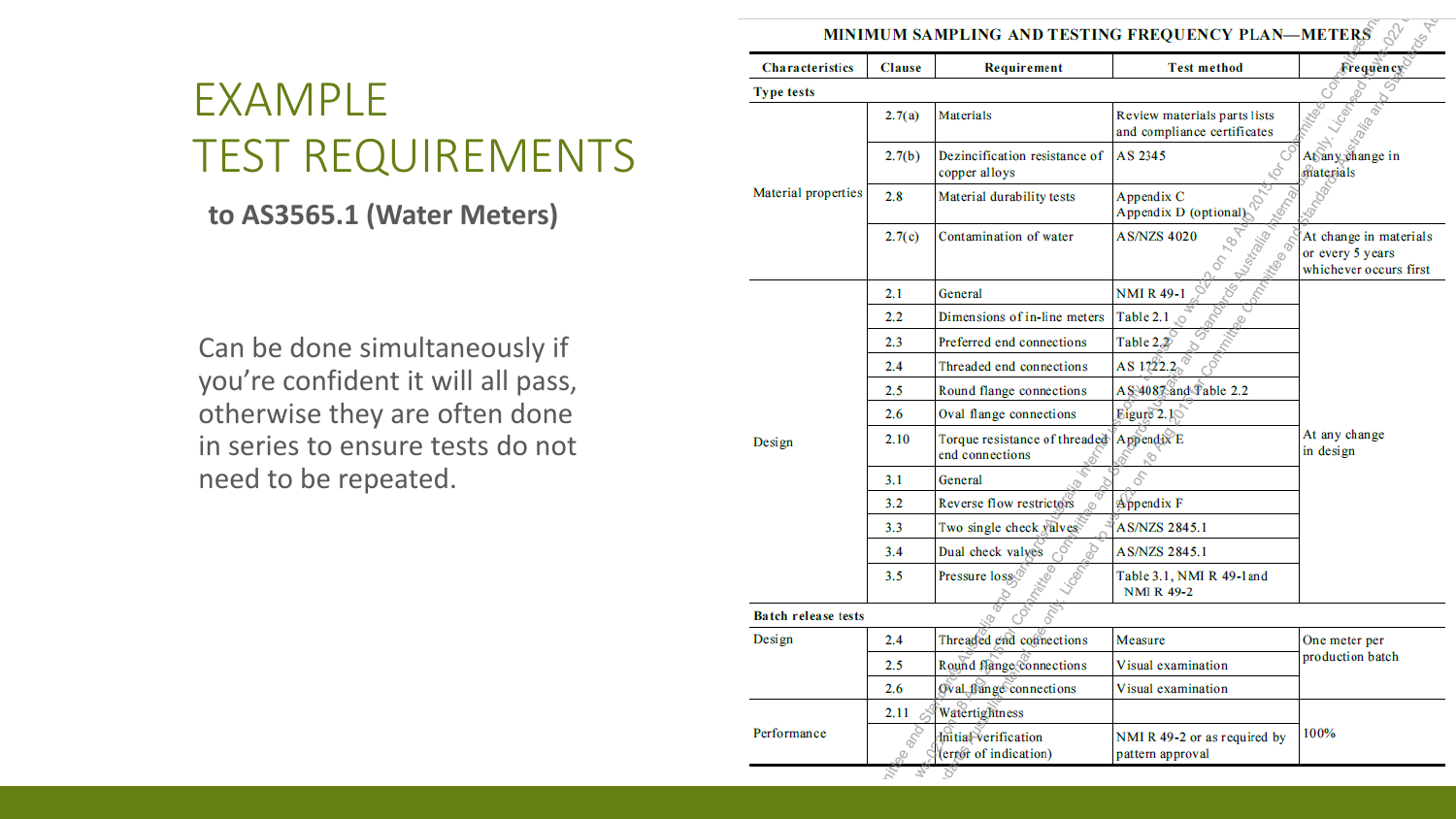#### WATERMARK COSTS – WATER METER EXAMPLE

170754426

|               | <b>Materials</b>                                                                                                             |                     |        |               |
|---------------|------------------------------------------------------------------------------------------------------------------------------|---------------------|--------|---------------|
|               | AS4020 Contamination of Water                                                                                                | \$                  | 4,000  | 12 weeks      |
| Every 5 years | AS2345 DR Brass Test                                                                                                         | \$                  | 500    | 1 week        |
|               | <b>Design</b><br>Dimensions, Connections, etc<br>Reverse Flow Test (AS2845.1)<br>Hydraulic Pressure Tests, Torque Tests, etc | $$12,000 - 20,000$  |        | 4 weeks       |
|               | <b>NMI Approval</b>                                                                                                          |                     |        |               |
|               | If previous R49-1 not performed, budget for                                                                                  | \$                  | 15,000 | 12 weeks      |
|               | NMI R49-1 Metrological Appraisal Report                                                                                      | \$                  | 6,000  | 4-8 weeks     |
|               | <b>Certification Fees</b>                                                                                                    |                     |        |               |
| Every year    | <b>CAB Fees</b>                                                                                                              | \$                  | 6,000  | 2 weeks       |
|               | <b>ABCB Fees</b>                                                                                                             | \$                  | 500    |               |
|               | <b>Total Cost (first year, new licence)</b>                                                                                  | $$30,000 - $50,000$ |        | 20 - 48 weeks |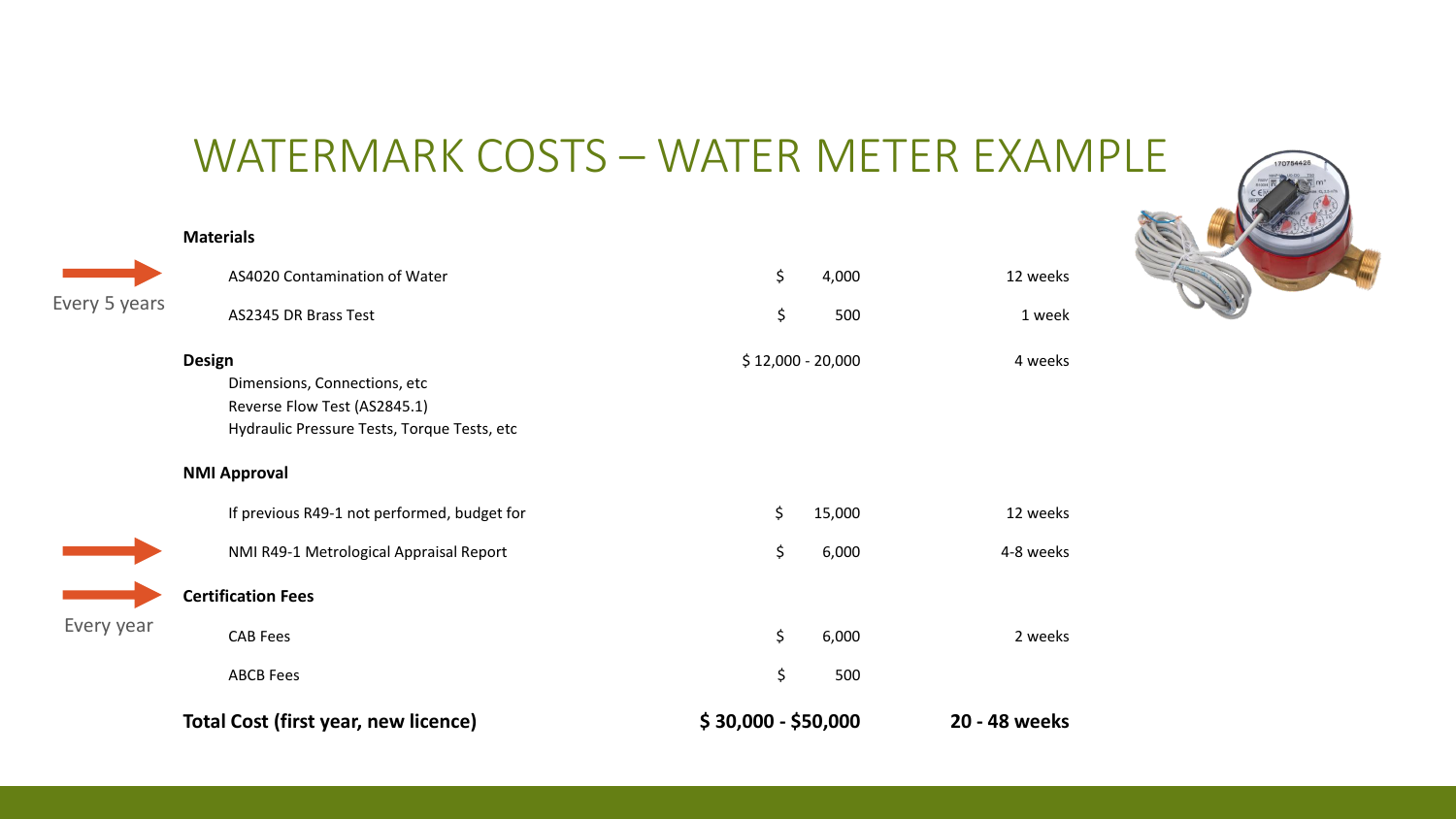#### ADDITION TO WATERMARK – WATER METER

AS4020 Contamination of Water NIL COST - assuming a product with a greater wetted surface area to

**Materials**

|               | Total Cost (first year, addition to licence) | $$19,000 - $52,000$                                      |        | 10 - 26 weeks |
|---------------|----------------------------------------------|----------------------------------------------------------|--------|---------------|
|               | <b>ABCB Fees</b>                             |                                                          |        |               |
|               | <b>CAB Fees</b>                              | \$                                                       | 1,000  | 2 weeks       |
|               | <b>Certification Fees</b>                    |                                                          |        |               |
|               | NMI R49-1 Metrological Appraisal Report      | \$                                                       | 6,000  | 4-8 weeks     |
|               | If previous R49-1 not performed, budget for  | \$                                                       | 25,000 | 12 weeks      |
|               | <b>NMI Approval</b>                          |                                                          |        |               |
|               | Hydraulic Pressure Tests, Torque Tests, etc  |                                                          |        |               |
|               | Reverse Flow Test (AS2845.1)                 |                                                          |        |               |
|               | Dimensions, Connections, etc                 |                                                          |        |               |
| <b>Design</b> |                                              | $$12,000 - 20,000$                                       |        | 4 weeks       |
|               | AS2345 DR Brass Test                         | volume ratio has already been tested with same materials |        |               |

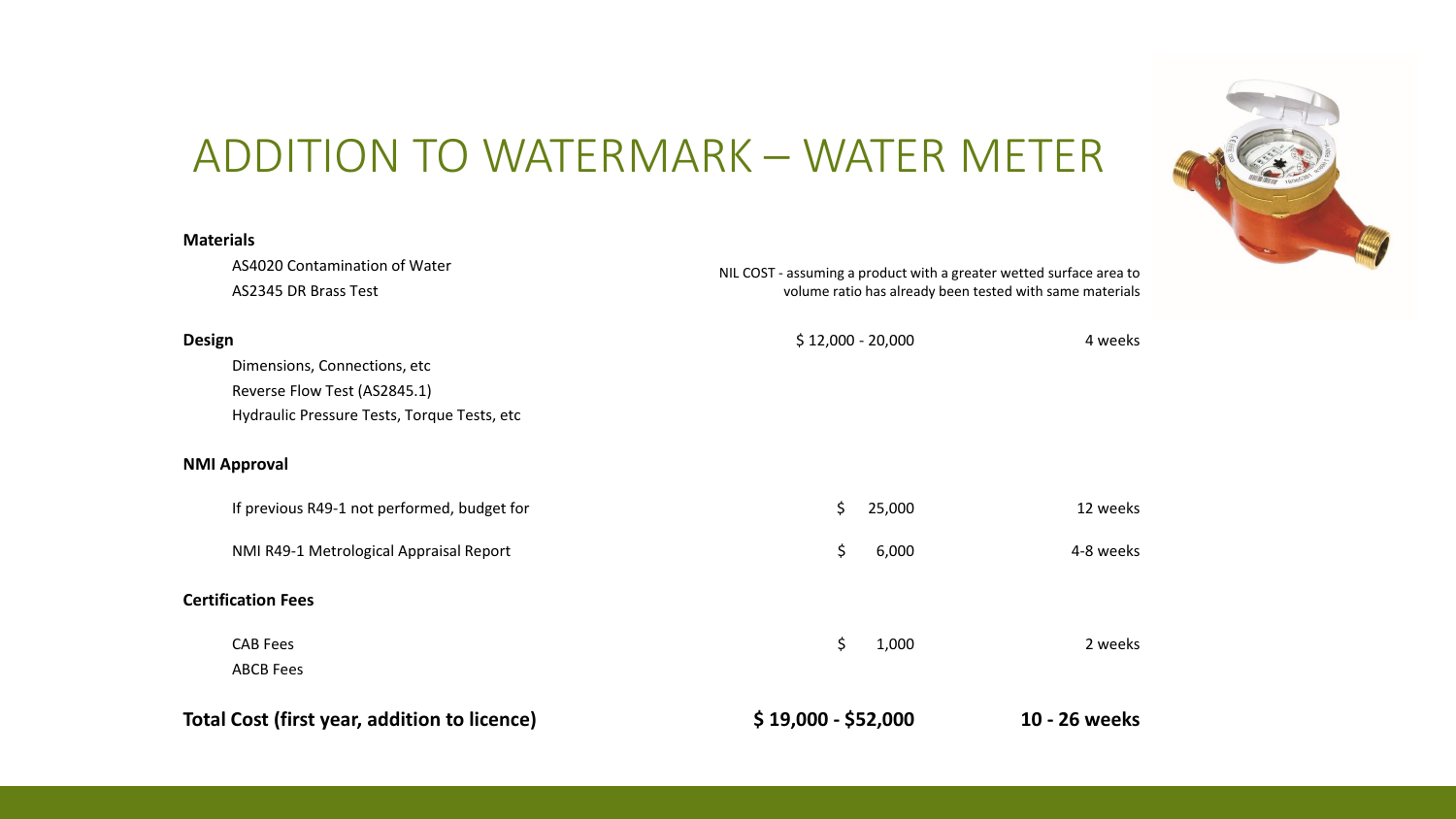#### WATERMARK COSTS – TMV EXAMPLE

| <b>TOTAL FIRST YEAR UPFRONT COSTS (TMV)</b>                                                                                        | <b>S20,000</b>                |
|------------------------------------------------------------------------------------------------------------------------------------|-------------------------------|
| <b>E</b> Certification Fees<br><b>CAB Fees</b><br>$\mathcal{L}_{\mathcal{A}}$<br><b>ABCB Fees</b><br>L.                            | \$6,000<br>\$500              |
| • NSW Health<br><b>Testing Requirements</b><br>L.                                                                                  | \$3,000                       |
| <b>Design</b><br>E<br>Dimensions, connections<br>L.<br>Hydraulic pressure tests, torque tests<br>U.<br><b>Endurance Test</b><br>L. | \$1,000<br>\$2,000<br>\$4,000 |
| <b>• Materials</b><br>AS4020 Contamination of water<br>$\mathcal{L}_{\mathcal{A}}$<br>AS2345 DR Test<br>Ш                          | \$4,000<br>\$500              |
|                                                                                                                                    |                               |

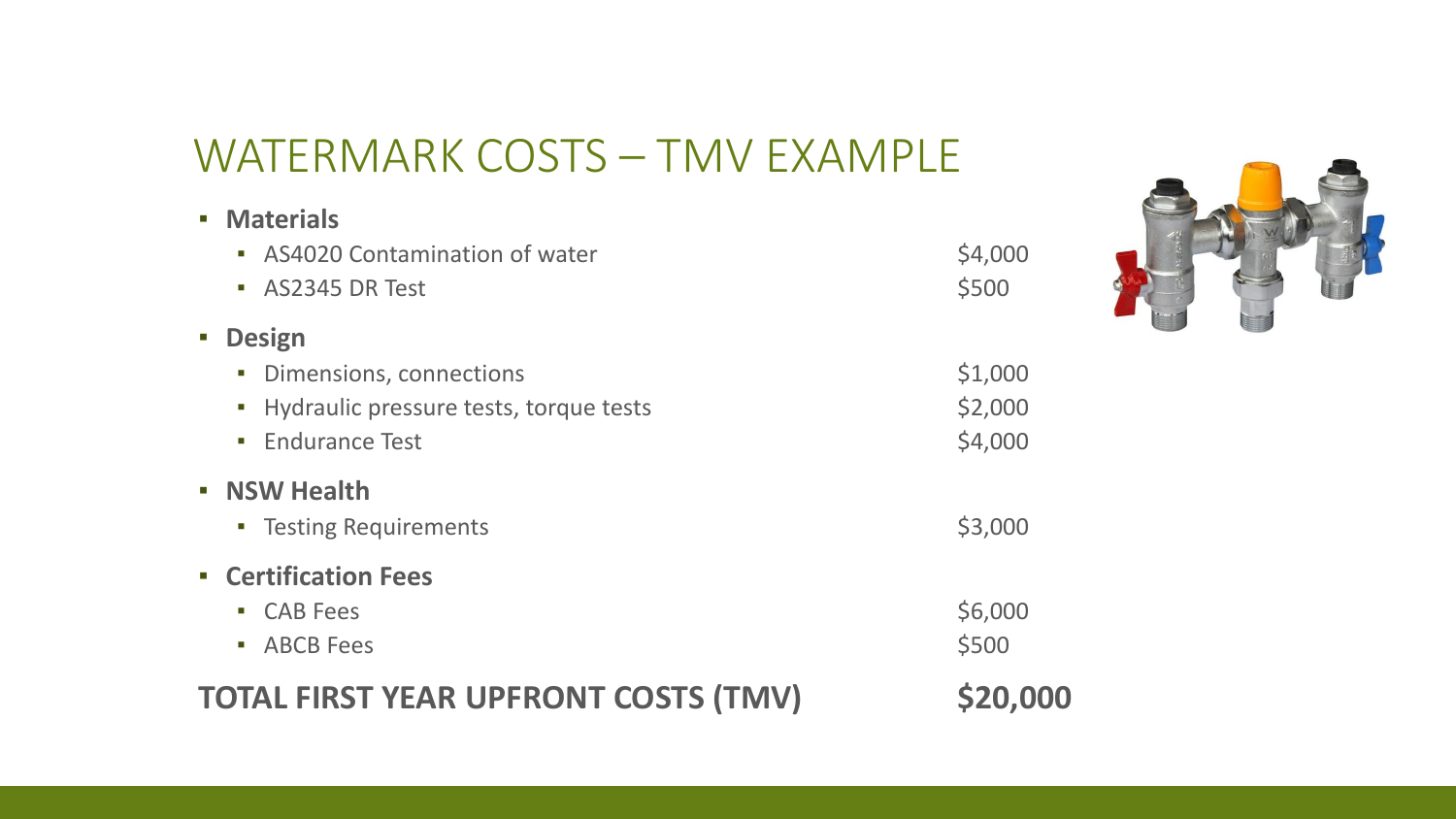#### WATERMARK COSTS – BALL VALVE EXAMPLE

| • Materials                                           |                  |  |
|-------------------------------------------------------|------------------|--|
| • AS4020 Contamination of water                       | \$4,000          |  |
| • AS2345 DR Test                                      | \$500            |  |
| • Design                                              |                  |  |
| • Dimensions, connections                             | $$1,000 - 3,000$ |  |
| • Hydraulic pressure tests, torque, impact tests, etc |                  |  |
| • CAB Fees                                            | \$6,000          |  |
| • ABCB Fees                                           | \$500            |  |
|                                                       |                  |  |

**TOTAL FIRST YEAR UPFRONT COSTS (BALL VALVE) \$12,000 – 14,000**

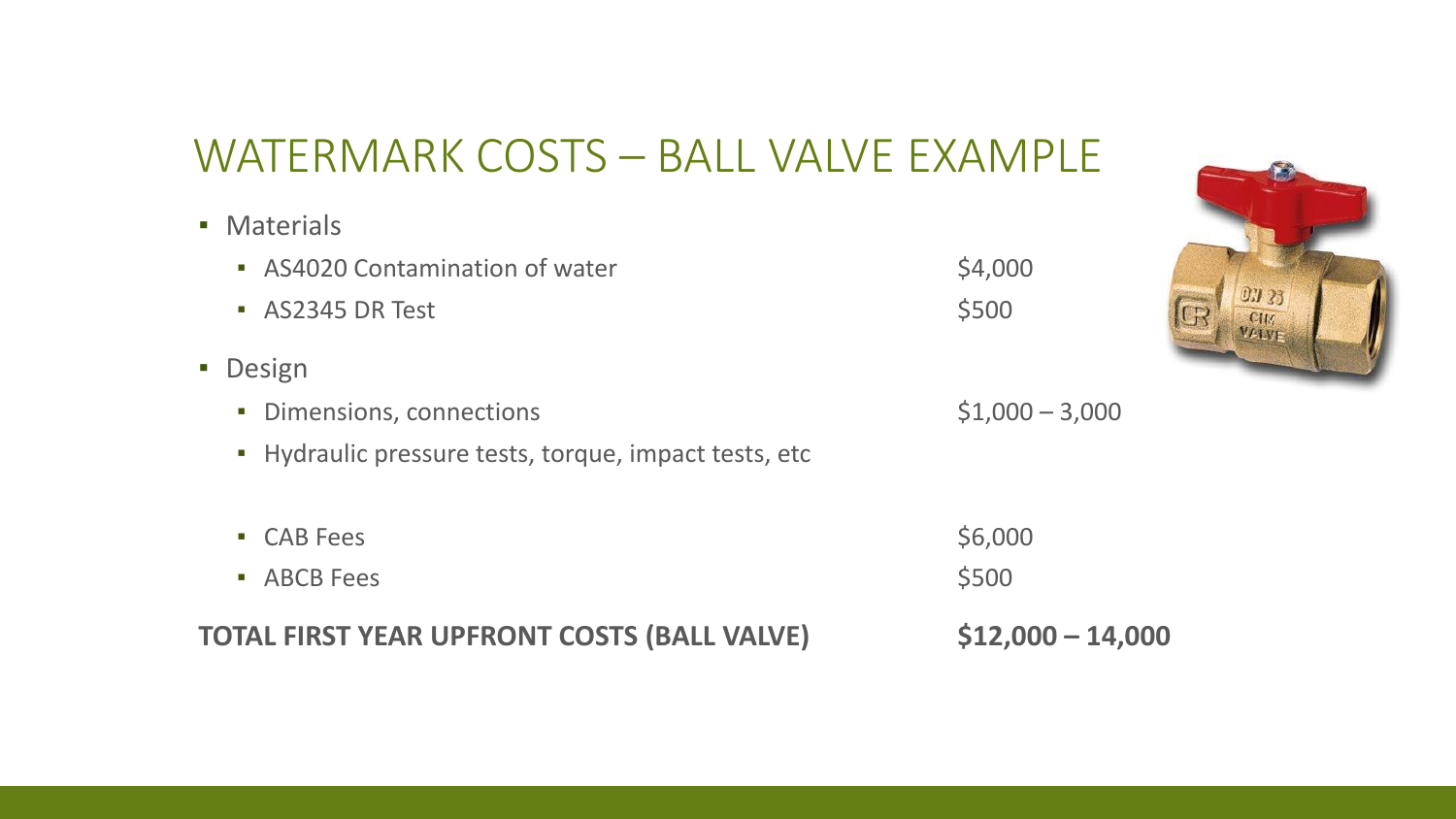#### ADDITION TO WATERMARK – BALL VALVE

- **E** Materials
	- AS4020 Contamination of water & AS2345 NIL COST (providing a smaller valve with a greater wetted surface area to volume ratio has already tested with exactly the same materials)
- Design
	- Dimensions, connections **being the strategies of the strategies of the strategies of the strategies** \$500 2,000
	- Hydraulic pressure tests, torque, impact tests, etc
	- CAB Fees  $$250 1,000$

TOTAL COSTS FOR BALL VALVE ADDITION \$750 – 3,000

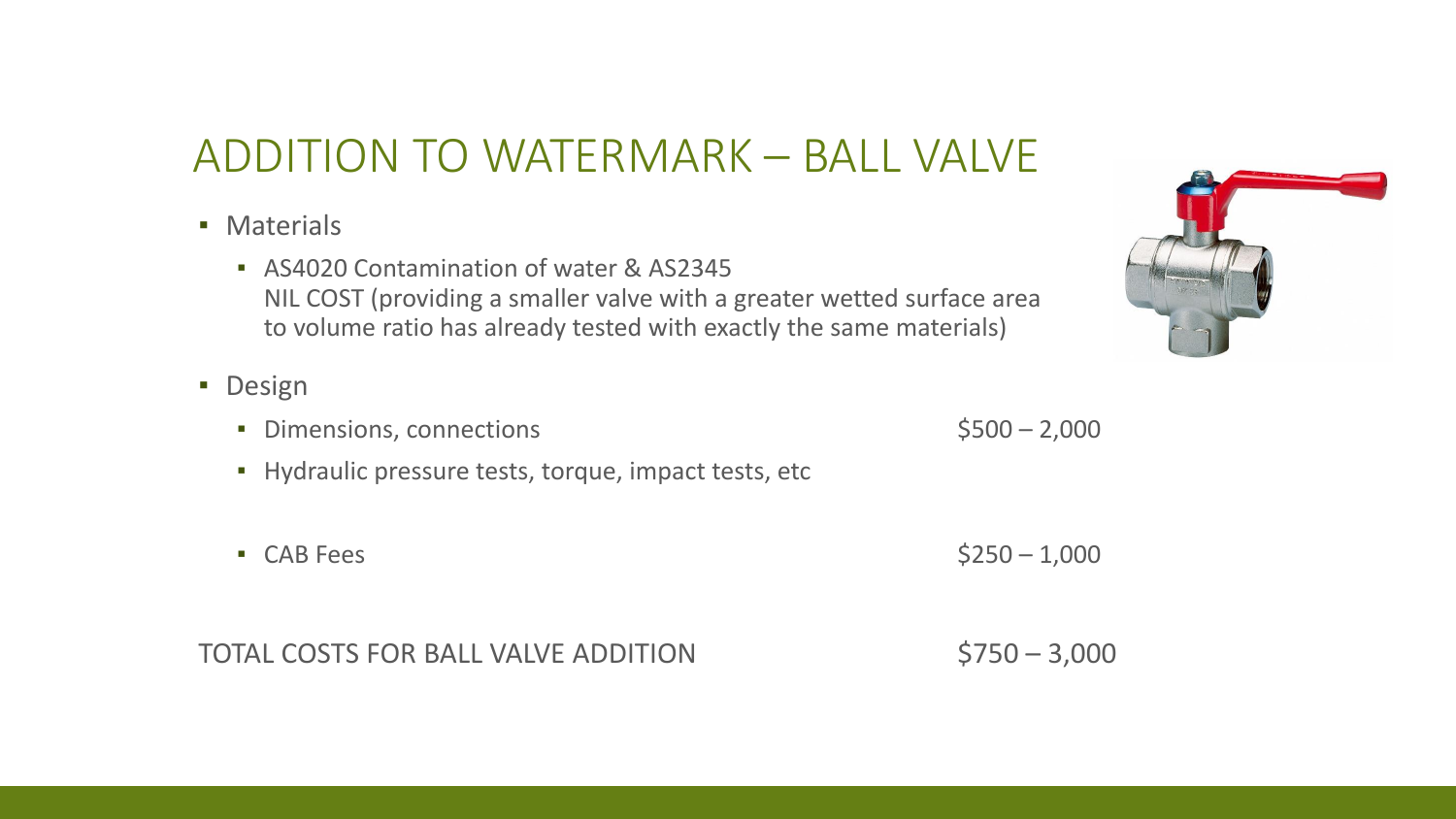#### COMMENTS FROM CALEFFI

- Caleffi says that 'Watermark AUS is very similar to what we have to do here in Europe'
- Germany DVGW, Netherland KIWA, France NF have similar schemes for certification of products
- UK is a little different, more on materials with some performance tests, depending on the type of valves
- USA have the same, approvals based on specific product standards, plus legislation for materials, like low lead NSF 372 and leachate like NSF 61.
- On average, Caleffi spends between  $\epsilon$  400,000 and  $\epsilon$  600,000 for all certification activities globally, every year.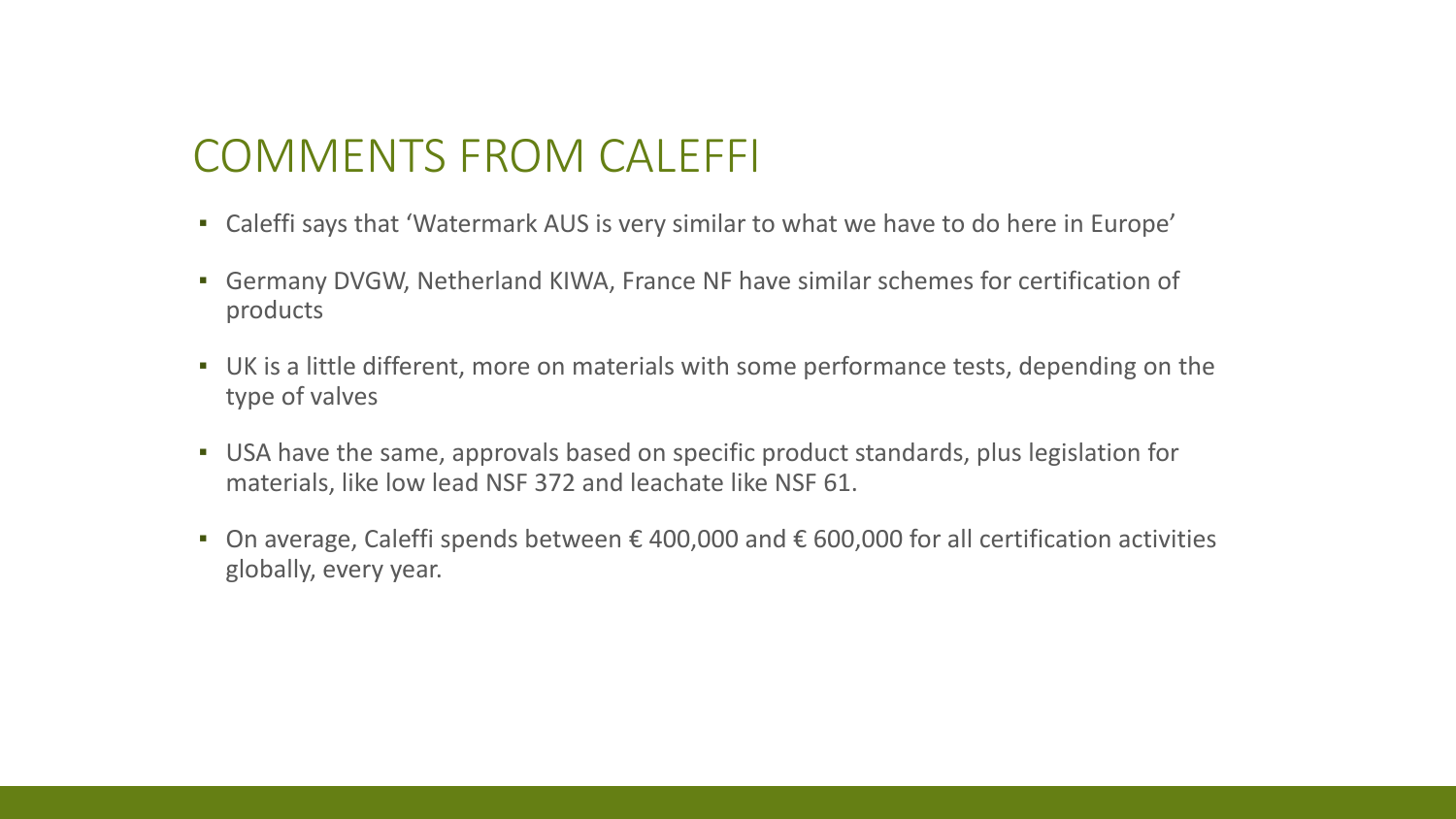### OTHER REQUIREMENTS FOR WATERMARK

**Sometimes products requires additional approvals;**

- NMI approval (metrological devices)
- WSAA approval (water authorities)
- GasMark
- **Electrical standards (RCM)**
- **EXECUTE:** RF frequency compliance (can't use many common European frequencies like 868Mhz for IOT devices)
- **ISO Type 5 Product Certification**



**Australian Government** 

**Department of Industry, Science, Energy and Resources** 

> **National Measurement Institute**





**Certified Produc** Australian Standard





▪ Etc..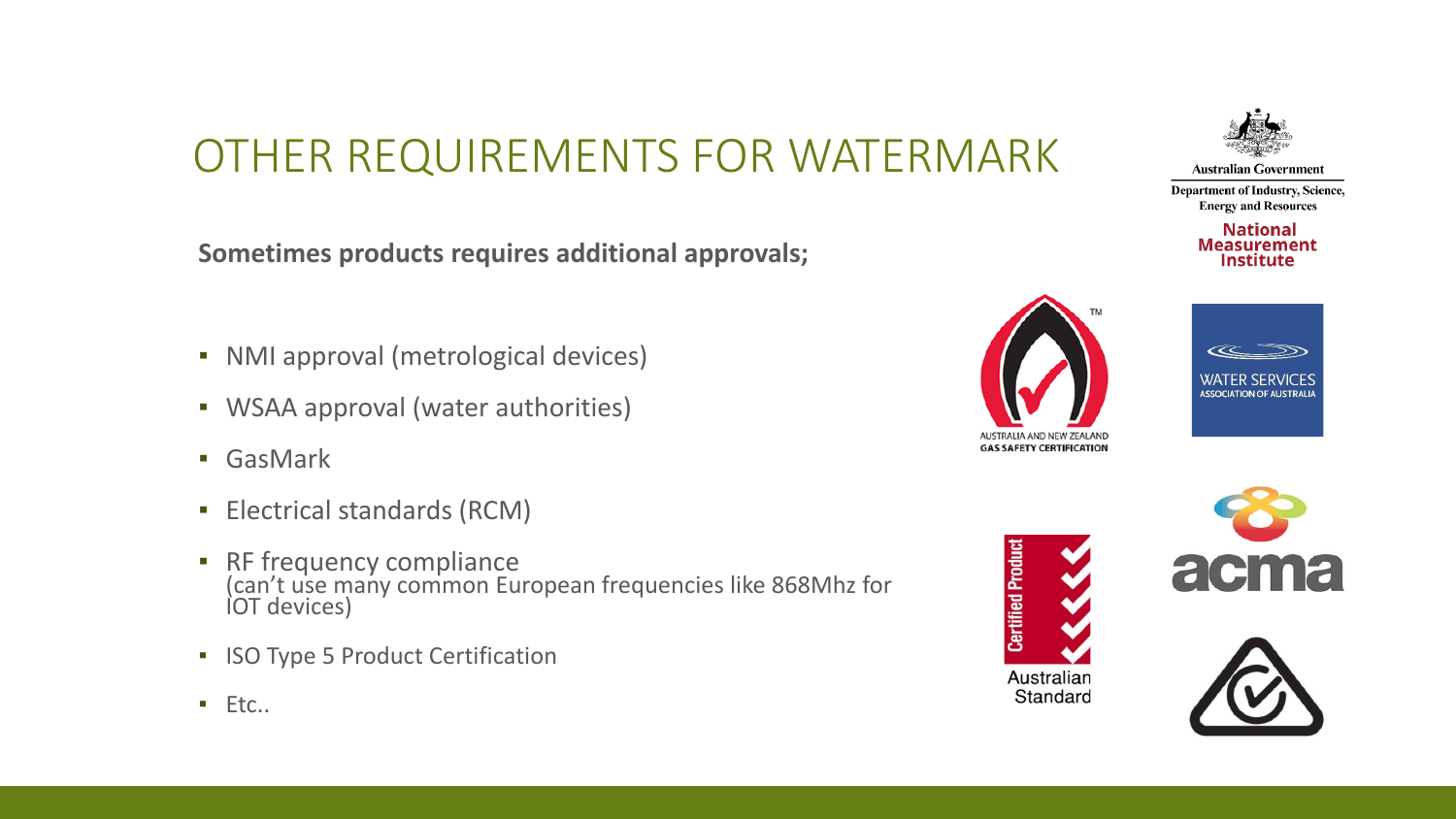#### CONSIDERING ROI

▪ Size of market – Australia is small!

- **·** Special production runs
	- **•** DR brass
	- Special features
- **Exercise Stock Commitment** 
	- Usually worth \$100s of thousands..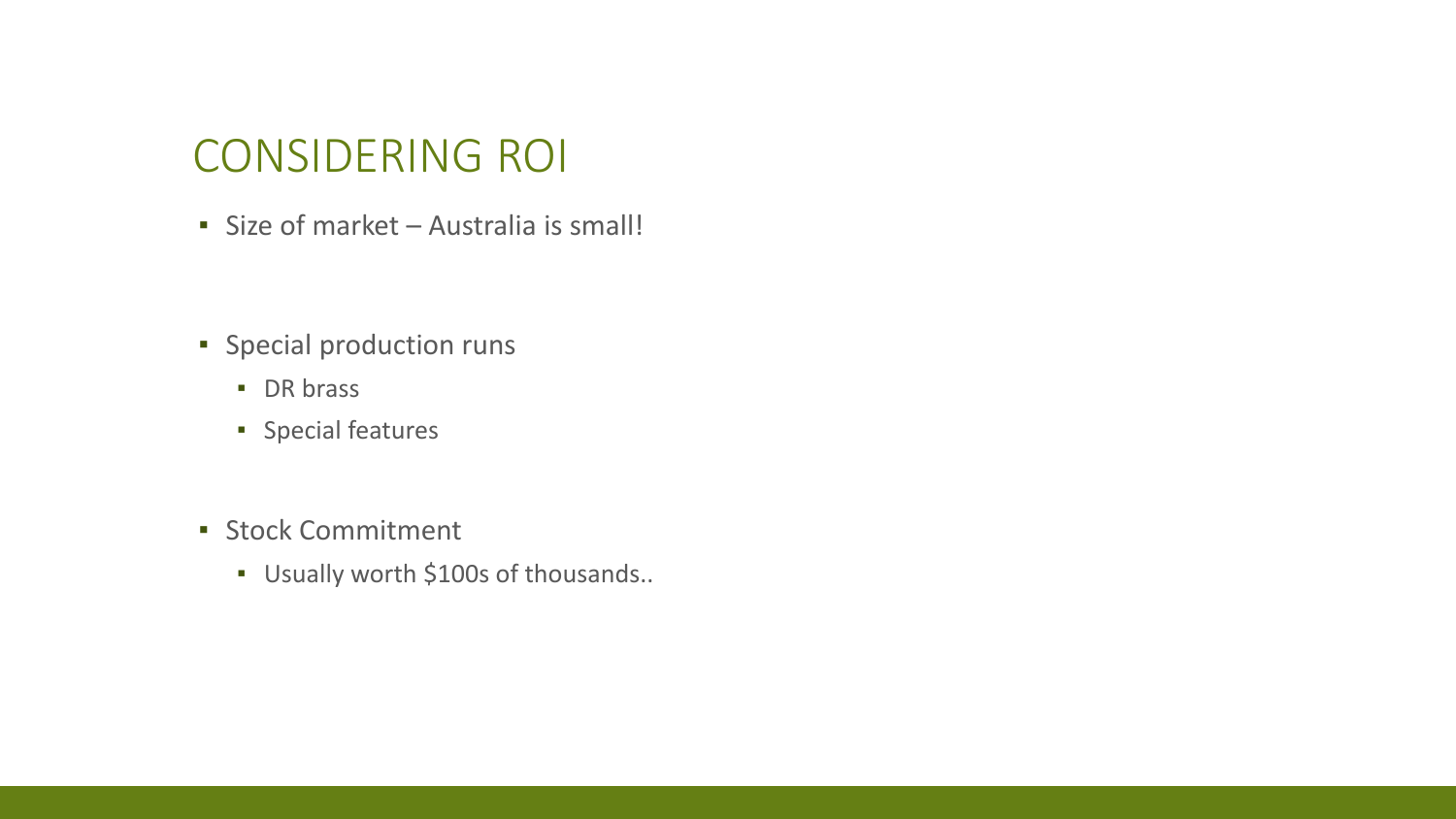#### MARKET EDUCATION

- Even though a WMK product exists, doesn't guarantee a large market share!
- **EX Commodity items generally not specified by hydraulic engineers, so plumbers buy** whatever is available at the plumbing merchant outlets.



Cimberio was first in Australia with WMK approved Y-strainer (2008). Next brand followed in 2012.



Cimberio 747 series balancing valve was first approved in the market nearly 10 years ago. Made almost no difference in specifications. Most still chose TA STAD from habit even though it wasn't approved at the time.